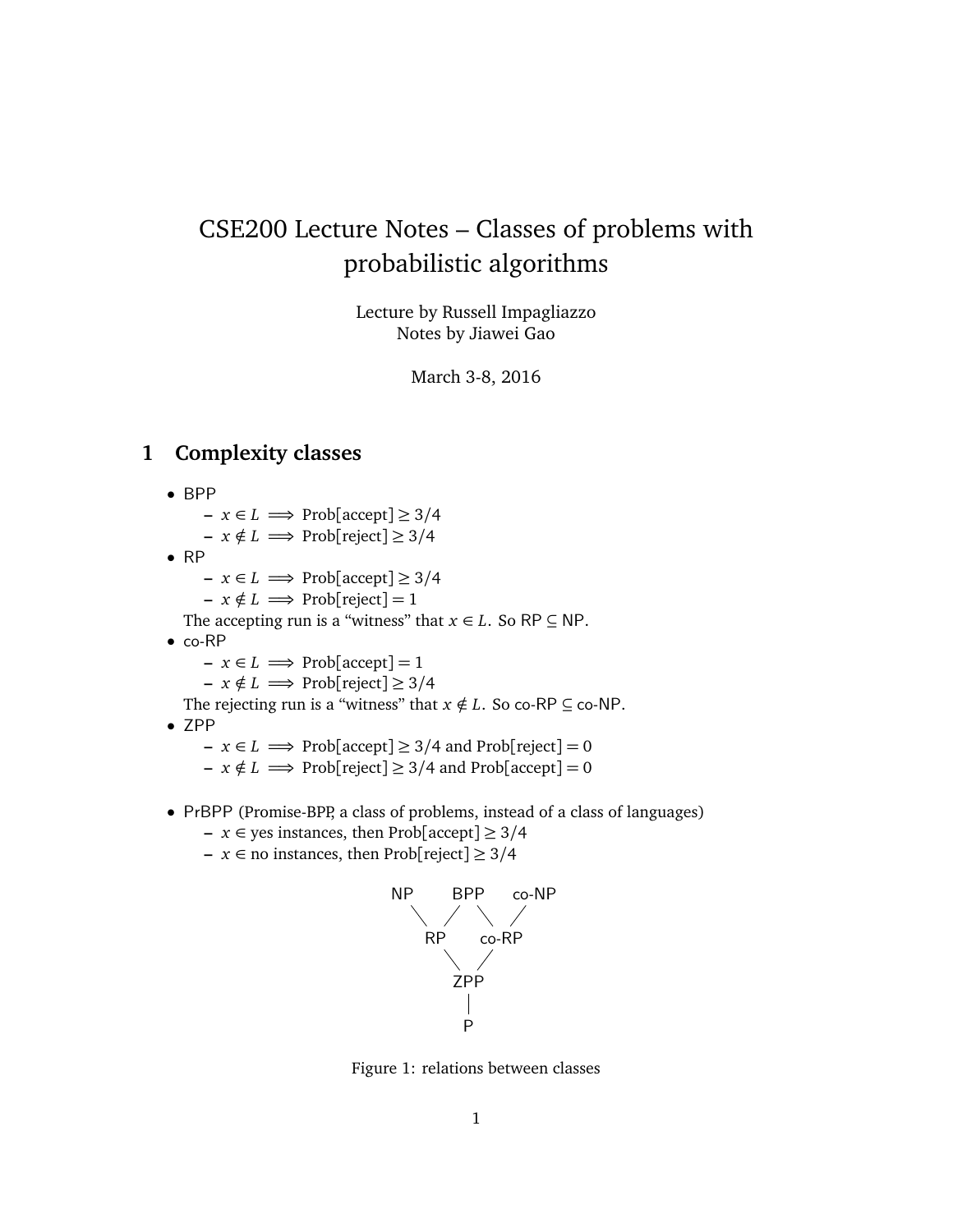**Theorem 1.** ZPP =  $RP \cap co-RP$ .

**Theorem 2.** If  $P = NP$ , then BPP  $\subseteq P$ .

Later on we will show BPP is in the second level of PH. Thus if  $P = NP$  then PH collapses to  $P$  so  $BPP = P$ .

## **2** BPP **problems have polynomial size circuits**

#### **2.1 Circuit complexity**

For Boolean function  $f: \{0,1\}^n \to \{0,1\}$ , we use Size(f) to denote the minimum number of gates in a Boolean circuit that computes *f* .

For function  $f: \{0,1\}^* \to \{0,1\}$ , define  $f_n$  as  $f$  restricted to inputs of length *n*. We look at the growth of  $Size(f_1), \ldots, Size(f_n), \ldots$  We say  $f$  is in the class  $P/poly$  if  $Size(f_n) \in O(n^k)$  for some *k*.

Every polynomial time algorithm can be simulated by a polynomial size circuit, so  $P \subseteq$ *P*/poly. A function *f* is exponentially hard if  $Size(f_n) \in 2^{\Omega(n)}$ . A classical result by Riordan, Shannon and Lupanov is that the circuit complexity of any function is at most  $2^n/n$ .

For probabilistic algorithm  $A(x, r)$  (where x is the input and r is the random bits used by A), on each fixed input length  $n'$ , we can construct circuit  $C_{n'}(x,r)$  in polynomial time. To decide if *x* ∈ *L*, we need to compute the fraction of *r*'s that satisfy  $C_{n}(x, r)$ . Suppose we fix *x* and define circuits  $C_{x,n'}(r) = C_{n'}(x,r)$ .

The *circuit estimation problem* is to estimate the number of *r*'s that satisfy  $C_{x,n'}(r)$ . Given a circuit *C*(*r*), estimate Prob<sub>*r*</sub>[*C*(*r*) = 1] to within additive error  $\pm$ 1/4.

If we can solve this problem, then we can solve any BPP problem. For  $L \in BPP$ , to decide if *x* ∈ *L*, we estimate Prob<sub>*r*</sub></sub>[*C*(*r*) = 1]. If it's greater than 1/2, then *x* ∈ *L*, otherwise *x* ∉ *L*.

#### **2.2 Pseudorandomness**

The number of different *r*'s is 2|*r*<sup>|</sup> , which is exponentially large, so we cannot afford exhaustive search on all *r*'s. Instead, we use a pseudorandom generator that takes in a seed *s* and outputs a pseudorandom string *r*. The length of *s* is much shorter than *r*. Then we can exhaustive search over seed *s* to produce the pseudorandom strings in much less time than exaustive searching over true random strings.

Let  $R = \{r_1, \ldots, r_{2^{|\mathcal{S}|}}\}$  be the pseudorandom strings. We assume  $2^{|\mathcal{S}|} \ll 2^{|\mathcal{r}|}$ .

Define

$$
Est_R(C) = \frac{|\{r \in R \mid [C(r) = 1]\}|}{|R|}.
$$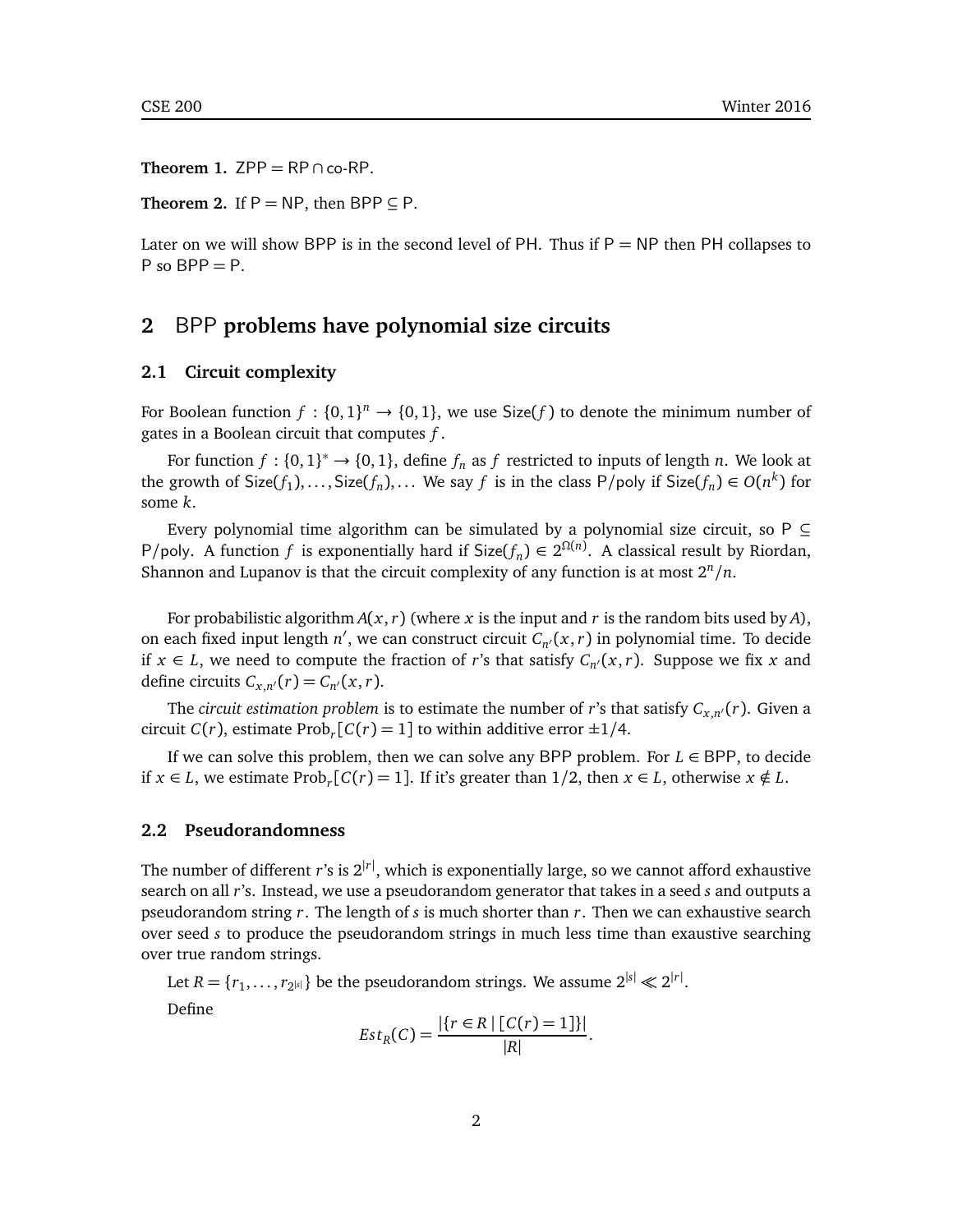If *R* is a collection of *n* bit strings, we say *R* is *ε-pseudorandom for size m* if for all circuits *C* with at most *m* gates,

$$
\left| Est_R(C) - \mathrm{Prob}_{r \in \{0,1\}^n}[C(r) = 1] \right| \le \epsilon.
$$

In other words, strings selected from *R* behave like random strings, so we can use *R* to "fool" circuits with at most *m* gates.

**Lemma 3** (Chernoff bound). For  $i \in \{1, ..., T\}$ , if  $X_i$  are the independent events that occur with probability  $p_i$ , and  $X = \sum_i X_i$  is the total number of events that occur, then

$$
Prob[|X - E[X]| \ge k] \le e^{-k^2/2T}.
$$

In a circuit of *m* gates, for each gate we have constant number of choices for the operator, and  $m^2$  choices for input gates, so there are  $(cm^2)^m = m^{O(m)}$  different circuits. Thus,

<span id="page-2-0"></span>**Lemma 4.** There are at most  $m^{O(m)}$  circuits with *m* gates.

Let  $T = O(m \log m)$ , and consider picking strings  $r_1, \ldots, r_T$  at random and let  $R = \{r_1, \ldots, r_T\}$ . Fix *C* with at most *m* gates. And let  $p = \text{Prob}_r[C(r) = 1].$ 

Let variable  $X_i$  be

$$
X_i = \begin{cases} 1, \text{if } C(r_i) = 1\\ 0, \text{otherwise} \end{cases}
$$

*Xi* 's are independent random variables with probability *p* each.

Circuit *C* can distinguish whether *r* is selected from *R* or from  $\{0, 1\}^{|R|}$  iff  $\left|\frac{1}{T}\right|$  $\frac{1}{T} \sum_i X_i - p \leq \epsilon$ iff  $\left|\sum_i X_i - p\right| \ge \epsilon T$ . By Chernoff bound,  $\text{Prob}_R\left[\left|\sum_i X_i - p\right|\right] \ge \epsilon T\right] \le e^{-(Te)^2/2T} = e^{-\epsilon^2 T/2}$ .

By Lemma [4,](#page-2-0) Prob<sub>R</sub>[ $\exists$  circuit of size *m* so that our estimation is off by  $\epsilon$ ]  $\leq e^{-\epsilon^2 T/2} \cdot m^{O(m)}$ . Since  $m^{O(m)} = e^{O(m \log m)}$  and  $T \gg O(\frac{m \log m}{\epsilon^2})$  $\frac{\log m}{\epsilon^2}$ ), the probability is less than 1. So these exists a set *R* of size *O*(*m* log *m/ε*<sup>2</sup> ), so that any circuit *C* of *m* gates cannot distinguishing whether *r* is selected from *R* or from  $\{0, 1\}^{|r|}$ .

This method is called the probabilistic method. We just proved the existence of such an *R*, but how to construct such an *R* is still an open problem. If we can explicitly construct *R*, then we can derandomize any problem in BPP with deterministic algorithms.

#### <span id="page-2-1"></span>**Theorem 5.**

$$
\mathsf{BPP} \subseteq \mathsf{P/poly}.
$$

We get back to probabilistic algorithm  $A(x, r)$ , and the circuit  $C(x, r)$  that simulates A. Let *m* be the size of  $C_x(r)$ , and Fix  $R = r_1, \ldots, r_T$  to be the set that fools size *m* circuits.

Construct circuit  $C'(x, r_1, \ldots, r_T)$  which accepts iff  $\frac{1}{T} \sum_{i=1}^{T} C(x, r_i) \geq \frac{1}{2}$  $\frac{1}{2}$ .

#### **3** BPP **is in** PH

**Theorem 6.**

$$
\mathsf{BPP} \subseteq \Sigma_2^{\mathsf{P}}.
$$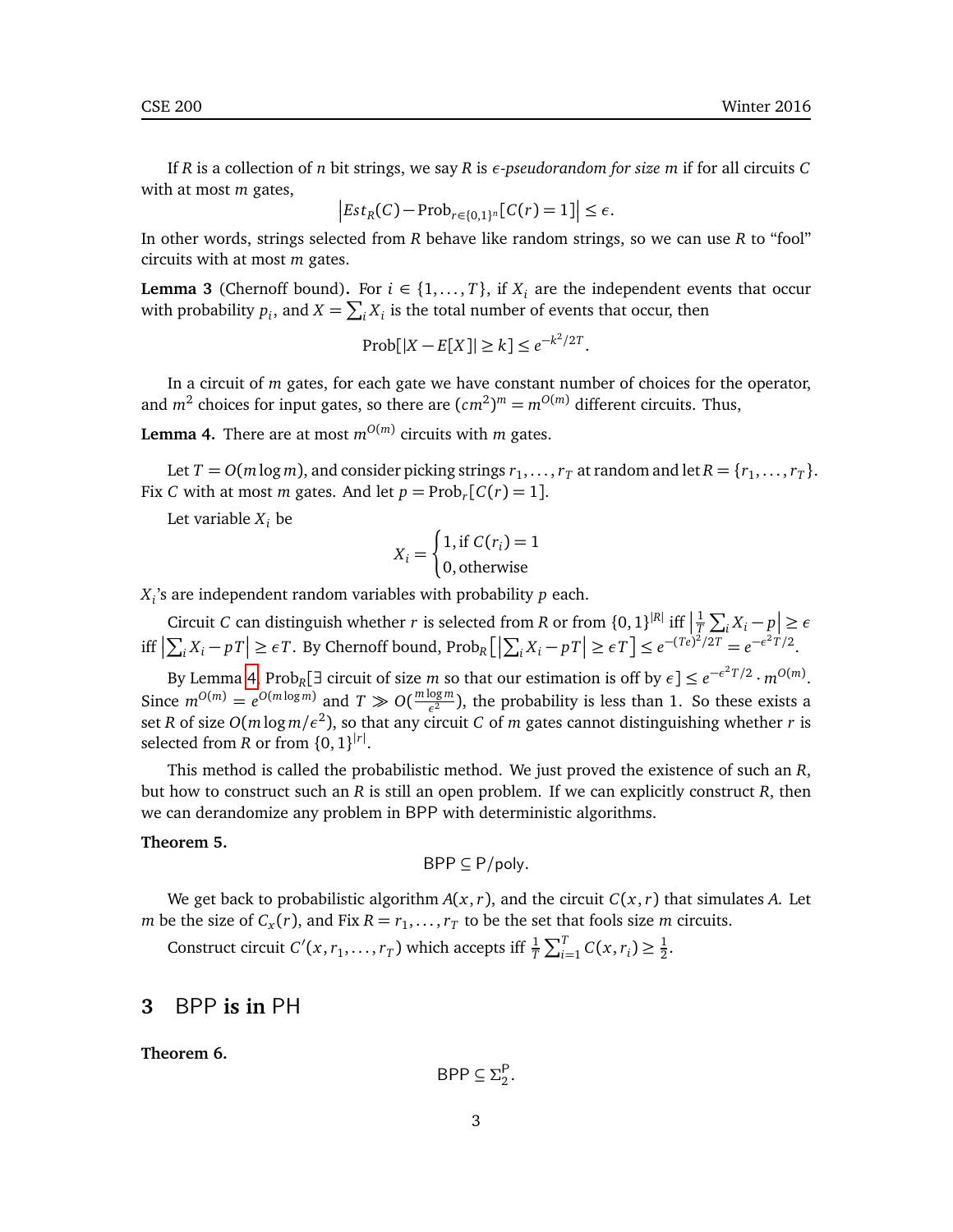*Proof idea.* Let there be a 2-player game, where player 1 selects the set  $R_1 = \{r_{1,1}, \ldots, r_{T,1}\}$  and player 2 selects the set  $R_2 = \{r_{1,2}, \ldots, r_{T,2}\}$ . We define a  $T \times T$  matrix, where the  $(i, j)$ <sup>th</sup>entry is  $C(r_{i,1} ⊕ r_{i,2}).$ 

> $r_{1,1}$  ...  $r_{i,1}$  ...  $r_{T,1}$  $\sqrt{ }$  $\overline{\phantom{a}}$ λ  $\begin{array}{c} \hline \end{array}$ *r*<sub>1,2</sub>  $\angle$  *C*(*r*<sub>*i*,1</sub> ⊕ *r*<sub>1,2</sub>) . . .  $r_{j,2}$  *C*( $r_{i,1} \oplus r_{j,2}$ ) . . .  $C(r_{T,1} \oplus r_{T,2})$

Suppose the probabilities of *C* accepting on each row are  $p_1, \ldots, p_T$ , and on each column are  $q_1, \ldots, q_T$ .

For fixed *r'*, let circuit  $C_{r'} = C(r \oplus r')$ . For random string *r*,  $r \oplus r'$  is also random, so Prob<sub>*r*</sub> $[C_{r}(r) = 1]$  = Prob<sub>*r*</sub> $[C(r) = 1]$ . Therefore, if *p* is the probability that  $C(r) = 1$ , then each  $p_i$  and each  $q_i$  should be  $p \pm \epsilon$ . Thus each  $p_i$  (or  $q_i$ ) are all within  $2\epsilon$  of each other.

After player 1 having selected the  $r_{i,1}$ 's and player 2 having selected the  $r_{i,2}$ 's, a referee checks:

- If any two rows differ by more than 2*ε*, then player 2 wins.
- If any two columns differ by more than  $2\epsilon$ , then player 1 wins.

The game is symmetric, so each player must have a strategy to prevent the opponent from winning. Then it means for all rows and columns, the probabilities are consistent to each other. Also, because in a matrix, the sum of column equals the sum of row, the estimate of each row (and column) should be equal to the average value, which is the answer of circuit estimation problem.

So the problem becomes deciding  $\exists R_1 \forall R_2 \left( \bigwedge_{i=1}^T q_i = p \pm \epsilon \right) \wedge A(x, R_1)$ , where *A* is an algorithm using  $R_1$  to derandomize the BPP problem as in Theorem [5.](#page-2-1)

The details of this proof will be given in Tuesday's class.

 $\Box$ 

# **4 Updated on March 8**

For a fixed string *s*, define circuit  $C_s(x) = C(x \oplus s)$ . Then  $\text{Prob}_r[C_s(r) = 1] = \text{Prob}_r[C(r \oplus s) =$  $1]$  = Prob<sub>*r*</sub> [ $C(r)$  = 1].

If Prob $[C(r)] \ge 0.75$ , we can pick *R* to be an 0.01-pseudorandom set.  $\forall r'$ ,  $Est_R(C_{r'}) \ge$  $Prob<sub>r</sub>[C<sub>r'</sub>(r) = 1] - 0.01 \ge 0.74.$ 

If Prob[ $C(r) = 1$ ]  $\leq 0.25$ , fix  $R = \{r_1, \ldots, r_T\}$ . Pick  $r' \in_{\alpha} \{0.1\}^n$ . E[ $Est_R(C_{r'})$ ]  $=$  E[ $\frac{1}{T}$  $\frac{1}{T} \sum_{i=1}^{T} C(r' \oplus$  $(r_i)$ ] =  $\frac{1}{T}$  · *T*Prob[*C*(*r'*) = 1]. So  $\forall R \exists r' \in_u \{0, 1\}$  *Est*<sub>*R*</sub>(*C<sub>r'</sub>*) ≤ 0.25.

Let *R* be a 0.01-pseudorandom set. If  $\text{Prob}[C(r) = 1] \geq 3/4$ , then  $\exists R = \{r_1, \ldots, r_T\}$  so that